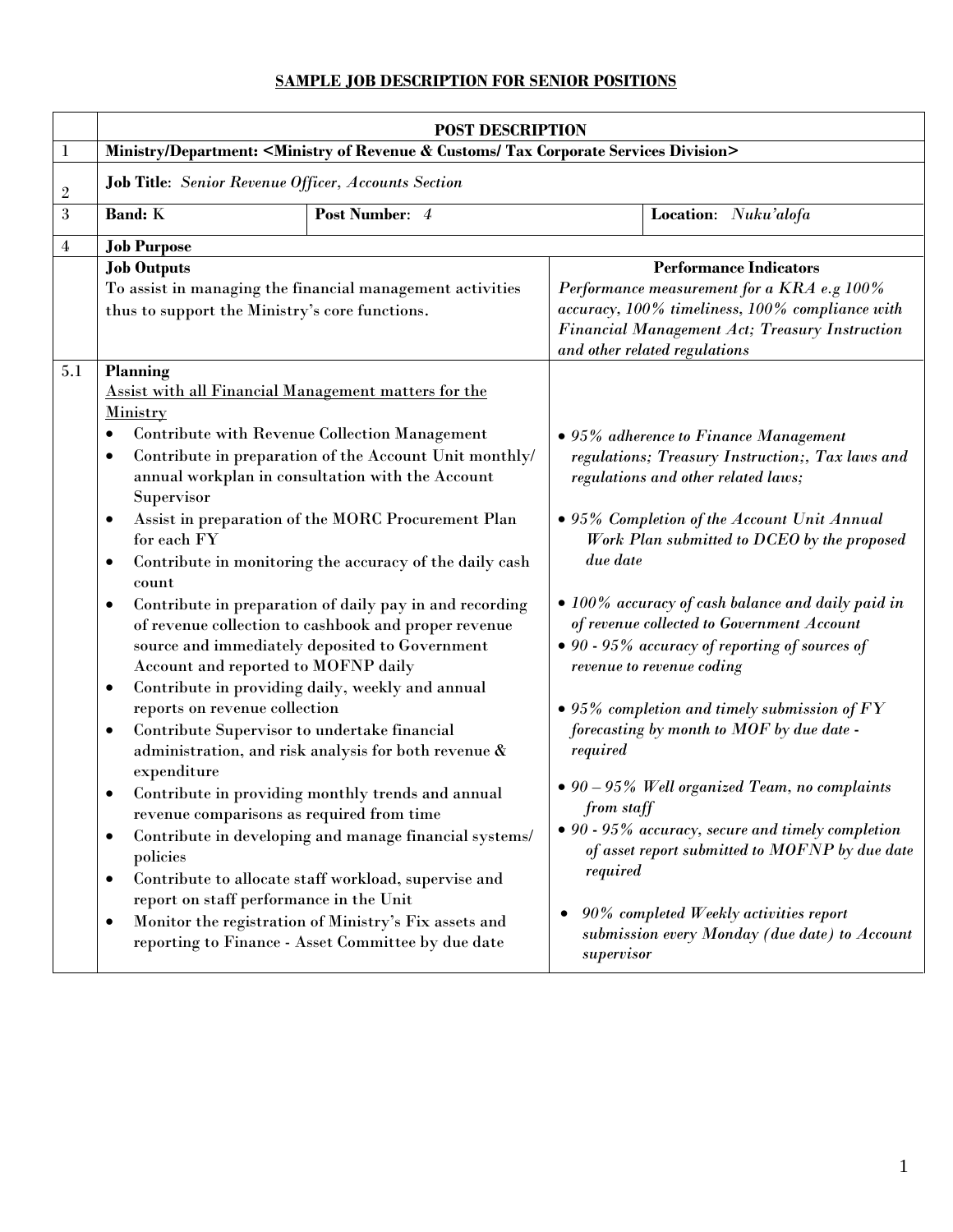| $\overline{5.2}$       | <b>Organising</b>                                                                                                                                                                                                                                                                                                                                                                                                                                                                                                 |                                                                                                                                                                                                                                                                                                                                        |
|------------------------|-------------------------------------------------------------------------------------------------------------------------------------------------------------------------------------------------------------------------------------------------------------------------------------------------------------------------------------------------------------------------------------------------------------------------------------------------------------------------------------------------------------------|----------------------------------------------------------------------------------------------------------------------------------------------------------------------------------------------------------------------------------------------------------------------------------------------------------------------------------------|
|                        | <b>Monitor procurement matters</b>                                                                                                                                                                                                                                                                                                                                                                                                                                                                                |                                                                                                                                                                                                                                                                                                                                        |
|                        | Contribute and ensure that procurement process follows<br>procurement policy                                                                                                                                                                                                                                                                                                                                                                                                                                      | 90 - 95% adherence to Government's<br>$\bullet$<br>procurement policy and guidelines                                                                                                                                                                                                                                                   |
|                        | Contribute in advising on procurement process<br>٠<br>Enable solution on any queries on procurement process<br>$\bullet$<br>Contribute in implementation of the Ministry's<br>$\bullet$<br>procurement requirements and evaluation procedures<br>Contribute in preparation of the MORC procurement<br>$\bullet$<br>plan per FY and submission to MOF by end of first                                                                                                                                              | 90 - 95% of procurement processes submitted to<br>$\bullet$<br>MOF meet full compliance with the procurement<br>regulations<br>90 - 95% completion of the MORC<br>$\bullet$<br>Procurement Plan every FY and timely<br>submitted to MOF by due date required                                                                           |
| $\bullet$<br>$\bullet$ | month of each FY or any due date required from MOF<br><b>Monitor Ministry's Assets</b><br>Lead in all quarterly and yearly physical counting and<br>labelling of the Ministry's asset is properly done<br>Proper register and Ensuring that assets recorded to<br>asset register when purchase of new assets and ensure<br>security of all asset<br>Prepare and ensure that the Ministry's assets is timely<br>reported and submitted to the MOF by end of each FY<br>of any time required by the Asset Committee | 90 - 95% adherence to Treasury Instructions<br>٠<br>and related polices;<br>90% Quarterly internal monitoring of assets and<br>$\bullet$<br>recording<br>90 - 95% accuracy of assets information is<br>$\bullet$<br>completely reported and submitted to Finance by<br>due date required (end of $FY$ )                                |
| 5.3                    | Leading                                                                                                                                                                                                                                                                                                                                                                                                                                                                                                           |                                                                                                                                                                                                                                                                                                                                        |
|                        | Communicating<br>➤<br>Motivating<br>➤<br>$\triangleright$ Developing                                                                                                                                                                                                                                                                                                                                                                                                                                              | <b>Internal/External Monthly meetings</b><br>conducted or attended.<br>Internal/ External trainings attended<br>➤<br>Internal rotation - developing skills in<br>➤<br>carried of duties                                                                                                                                                |
| 5.4                    | <b>Controlling</b>                                                                                                                                                                                                                                                                                                                                                                                                                                                                                                | daily reporting to Account supervisor and<br>$\blacktriangleright$                                                                                                                                                                                                                                                                     |
|                        | Monitoring<br>➤<br>Evaluating<br>➤<br>Correcting<br>➤<br>Reporting                                                                                                                                                                                                                                                                                                                                                                                                                                                | weekly activities report submitted<br>90% proper monitoring of MORC assets<br>95% proper procurement evaluation<br>procedures<br>$\triangleright$ 95% immediate attempt to solve any issues<br>raised when performing of duties<br>$\triangleright$ 90 - 95% accuracy of the information<br>reported and timely submission of reports. |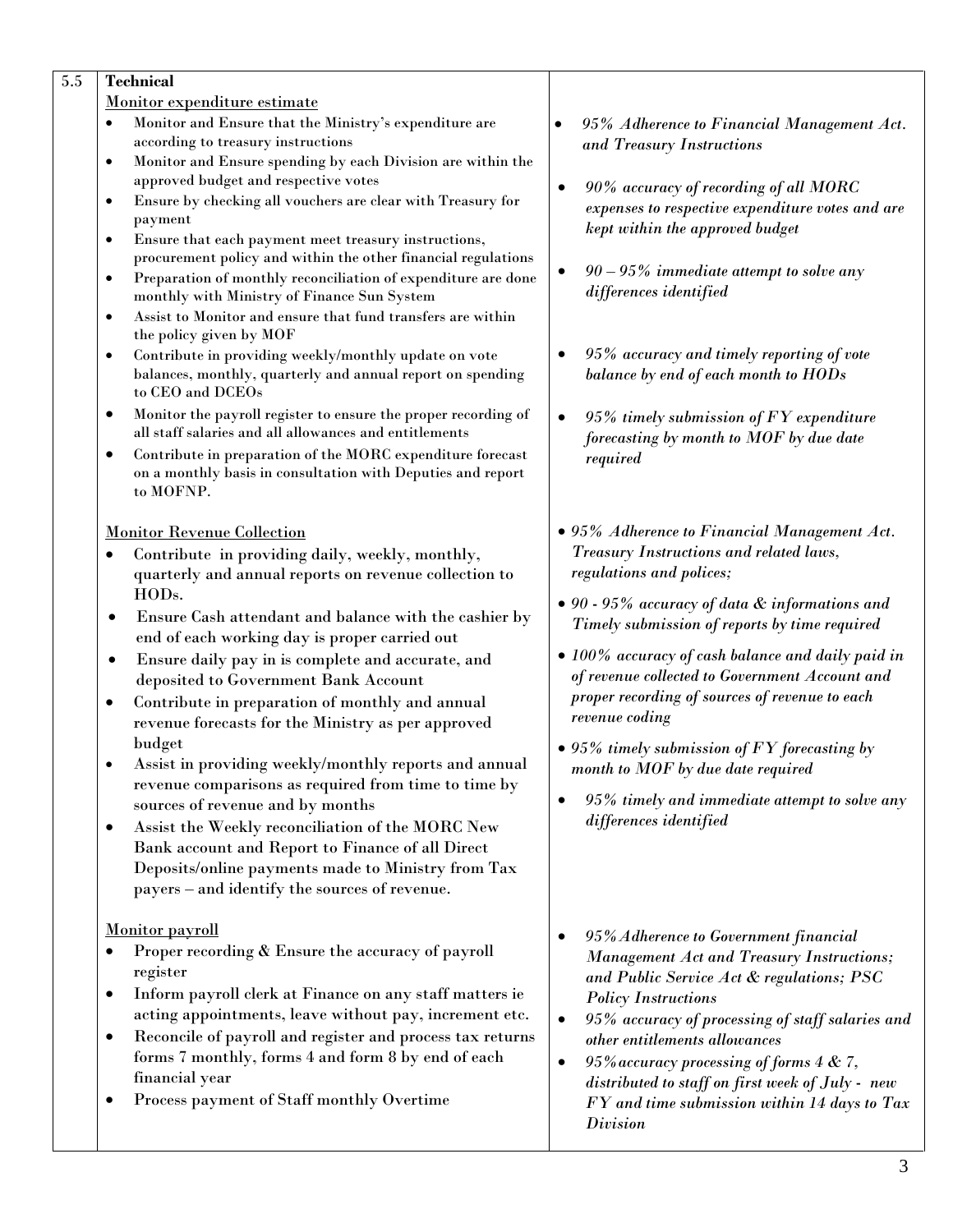|                          | Assist in other taxation duties from time to time as required<br>from supervisors.                                                           | 90 - 95% accuracy and reporting of any<br>$\bullet$<br>allocated taxation duties required from other<br>supervisors |                                                                                                                                                                                                                                                                                                                                                                                                                                                                                    |  |
|--------------------------|----------------------------------------------------------------------------------------------------------------------------------------------|---------------------------------------------------------------------------------------------------------------------|------------------------------------------------------------------------------------------------------------------------------------------------------------------------------------------------------------------------------------------------------------------------------------------------------------------------------------------------------------------------------------------------------------------------------------------------------------------------------------|--|
| 5.6                      | and carry out any other duties and responsibilities as<br>directed by the Account supervisor related to the Ministry's<br>account management |                                                                                                                     | 95% Timeliness and accuracy of carrying out<br>$\bullet$<br>other tasks as directed                                                                                                                                                                                                                                                                                                                                                                                                |  |
| 6                        | <b>Reports Directly to:</b>                                                                                                                  |                                                                                                                     | < Principal Revenue Officer - Accounts Unit,<br>Corporate Services >                                                                                                                                                                                                                                                                                                                                                                                                               |  |
| $\overline{\mathcal{U}}$ | PERSON SPECIFICATION FOR THIS POST                                                                                                           |                                                                                                                     |                                                                                                                                                                                                                                                                                                                                                                                                                                                                                    |  |
| 7.1                      | <b>Special Skills:</b>                                                                                                                       |                                                                                                                     | Must have good computer skills<br>Must also have good communication and interpersonal skills<br>Must be able to work well in a team environment<br>Must be able to write reports clearly                                                                                                                                                                                                                                                                                           |  |
| 7.2                      | <b>Communication and Language Skills:</b>                                                                                                    |                                                                                                                     | Presents clear, courteous and concise oral and written<br>communication in English and Tongan<br>Must have good communication skills, and actively share<br>information with appropriate people and checks for<br>understanding<br>Fluent in both English & Tongan languages.                                                                                                                                                                                                      |  |
| 7.3                      | Integrity/Accountability:                                                                                                                    |                                                                                                                     | Honesty and appropriate disclosure with customers,<br>employees and management<br>Highly self-motivation and ability to work as a team leader,<br>and to improve their own and team performance,<br>Well organized, committed and customer oriented.<br>Ethical conduct at all times<br>Delivery of good quality work at all times<br>Ability to think analytically and creatively<br>Adaptability and willingness to accept and introduce change<br><b>Punctual and Committed</b> |  |